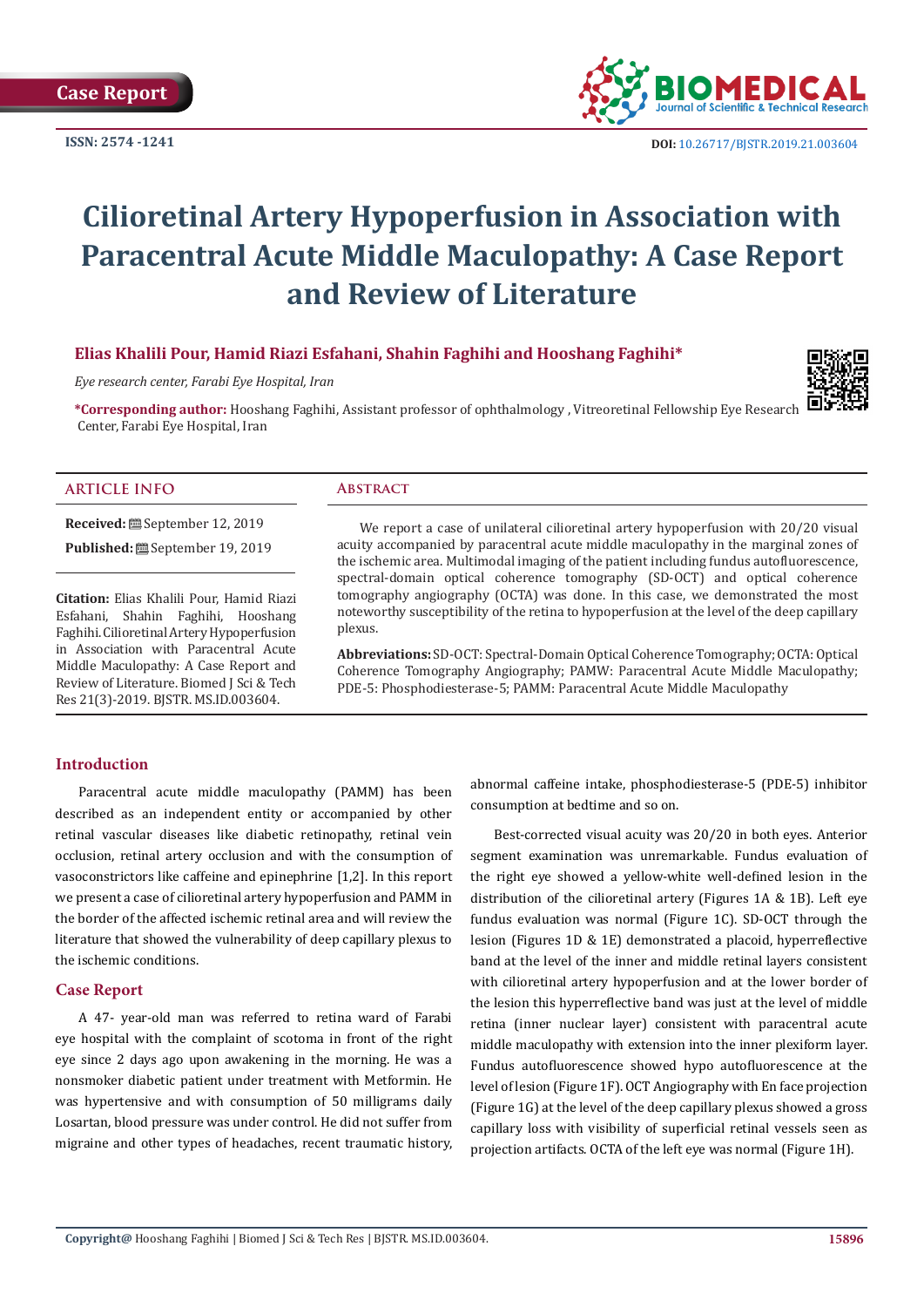

#### **Figure 1:**

A. Fundus photograph of the right eye two days after initiation of symptoms. Yellow white well-defined lesion in the distribution of the cilioretinal artery and just above the fovea can be seen.

B. Magnified view of the right eye fundus shows the cilioretinal artery that exits from the optic disc.

C. Normal left eye fundus examination.

D. Optical coherence tomography through the fovea and just at the lower border of retinal yellow-white lesion demonstrates hyperreflective bands in a skip pattern at the level of middle retinal layers with extension into the inner plexiform layer consistent with paracentral acute middle maculopathy (PAAM).

E. Placoid, hyperreflective band at the level of the inner and middle retinal layers consistent with cilioretinal artery hypoperfusion.

F. Fundus autofluorescence showed hypo autofluorescence at the level of lesion.

G. OCT Angiography with En face projection at the level of the deep capillary plexus showed a gross capillary loss with visibility of superficial retinal vessels seen as projection artifacts.

H. OCTA of the left eye was normal.

# **Discussion**

In this case, we reported a middle-aged man with 20/20 BCVA and a scotoma in front of the right eye and acute retinal whitening consistent with the diagnosis of hypoperfusion in the distribution of cilioretinal artery and PAMM at the lower border of whitening site. The central retinal artery and cilioretinal artery arise from different vascular frameworks and have distinctive physiological properties [3]. As opposed to the central retinal artery, the cilioretinal artery arises from the peripapillary choroid or directly from one of the short posterior ciliary arteries and isn't liable to autoregulation. Subsequently, a drop in systemic blood pressure may cause a secondary reduction in the perfusion pressure and relative hypoperfusion or insufficiency of the cilioretinal artery [4,5].

A critical decrease of blood pressure can occur physiologically during sleep and may assume a significant role in the pathogenesis and evolution of isolated cilioretinal artery occlusion. In this case, we showed cilioretinal artery hypoperfusion accompanying paracentral acute middle maculopathy (PAMM) in the border of the low-perfusion area as a hyperreflective band in the inner nuclear layer in SD-OCT images. Due to relatively preserved vision of this

patient and very mild edema in the inner retinal layers in the affected area (unlike the retinal artery occlusion cases that inner retina has severe ischemic whitening), it is better to say cilioretinal artery, in this case, has hypoperfusion not occlusion although fluorescein angiography can prove this claim. Recent studies showed that deep capillary plexus of the retina is the watershed zone of inner retinal blood supply and receives oxygenated blood from superficial capillary plexus (Figure 2A-2D). So, any disturbance in the perfusion of the retina like nocturnal hypotension can first affect inner capillary plexus. In this case we can see that regions of retina that are located near the central zones of the cilioretinal artery hypoperfusion are more ischemic than marginal zones and have edema in both inner and middle retinal layers like cases of branch retinal artery occlusion although inner retina has mild edema due to insufficiency not occlusion of cilioretinal artery , but as we go farther to the margin of the affected area we can see that the only middle retinal layers (inner nuclear layer) are affected and PAAM in these areas has a skip pattern and inner retinal layers like RNFL look normal. This pattern can be described by this fact that low perfusion in these marginal zones predominantly affect inner capillary plexus as a watershed zone and so just middle retinal layers shows hyperreflectivity in OCT. On the other hand,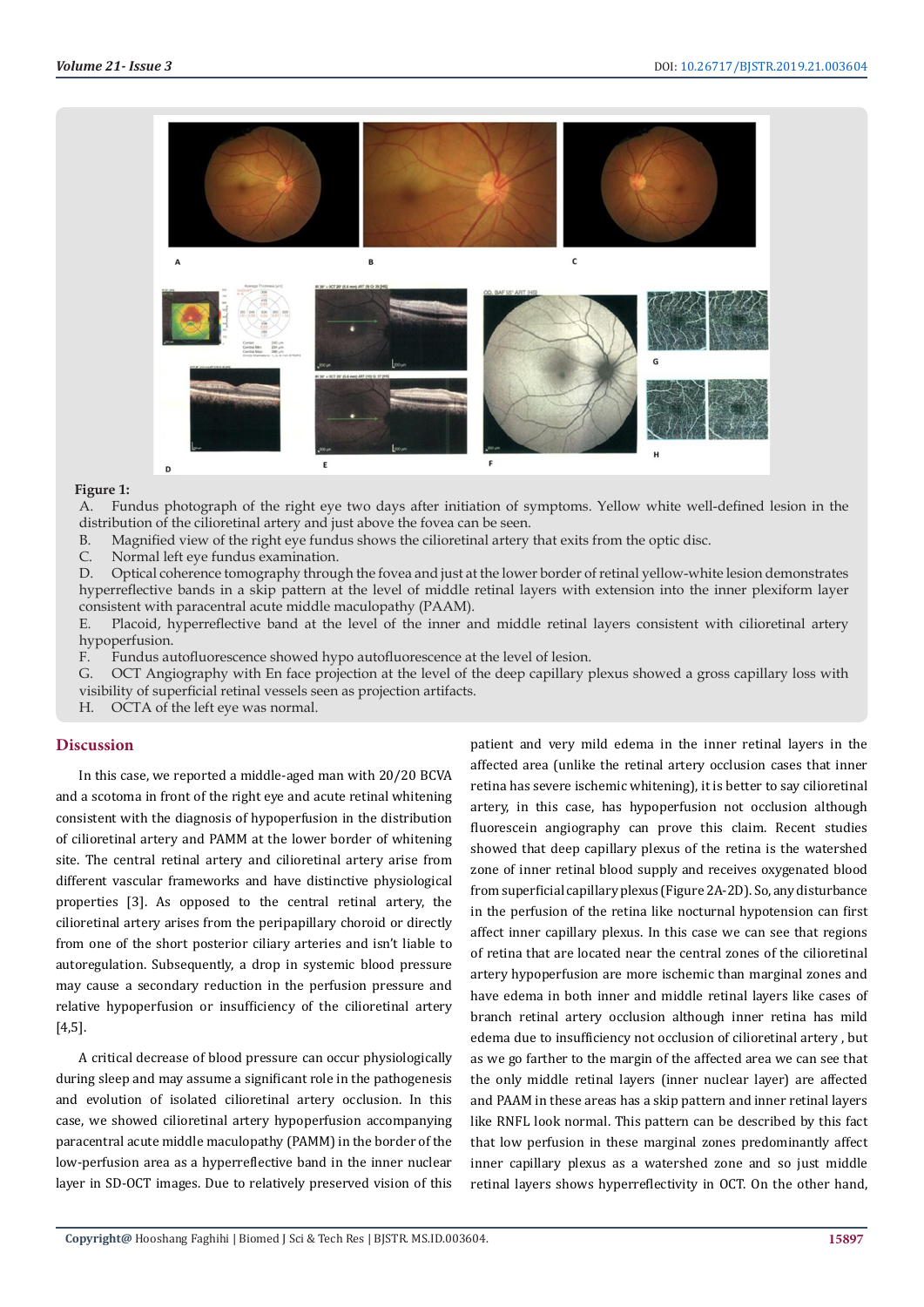superficial retinal layers of the marginal zones of the affected area can be supplied by other arterioles around the ischemic area but middle retinal layers like inner nuclear layer are still more ischemic than superficial layers due to dependency of middle layers to

superficial layers (Figure 2). This case presents a simplified model of the ischemic cascade that introduced by Sarraf et al. (2018) [6] & (Figure 2).



**Figure 2:** SD-OCT of the ischemic zone (A) around the cilioretinal artery hypoperfusion area ( red rectangle in fundus photo (C)) and SD-OCT of marginal zone (B) and corresponding fundus photo (yellow rectangle in C) and schematic view of superficial and deep capillary plexus of the retina. In the ischemic zone both superficial and deep capillary plexuses are affected (red arrows) but in the marginal zone just deep capillary plexus in affected (red arrow).

In this case, we demonstrated the most noteworthy susceptibility of the retina to hypoperfusion at the level of the DCP. This finding has been recently watched and might be clarified by the nearness of higher oxygen levels or better collateralization at the marginal regions of the infarct contiguous to normal retinal tissue [7,8]. Besides the conditions like retinal artery occlusion or insufficiency that make the deep capillary plexus susceptible to hypoperfusion and resulting PAAM in this area, this plexus is also vulnerable to conditions like retinal vein occlusion and PAAM can be seen in conditions affecting venous drainage of the retina. Recent enface OCT imaging and OCTA studies have shown that micro vortex-vein like structures are available in the deep capillary plexus and these structures are responsible for the drainage of the middle retinal layers, so any occlusion in front of the venous pathway can predominantly affect this area and secondary PAAM can be seen here [4-6,8]. So, it seems that deep capillary plexus is a sensitive structure for both arterial and venous insufficiencies and multimodal imaging studies can show this vulnerability to vascular disturbances.

#### **References**

1. [Roy R, Shah D, Saurabh K \(2018\) Multimodal imaging in paracentral](https://www.ncbi.nlm.nih.gov/pubmed/30038173)  [acute middle maculopathy. Indian Journal of Ophthalmology 66\(8\):](https://www.ncbi.nlm.nih.gov/pubmed/30038173)  [1186-1188.](https://www.ncbi.nlm.nih.gov/pubmed/30038173)

- 2. [Tsui I, Sarraf D \(2013\) Paracentral Acute Middle Maculopathy and Acute](https://www.ncbi.nlm.nih.gov/pubmed/24220881) [Macular Neuroretinopathy. Ophthalmic Surgery, Lasers, and Imaging](https://www.ncbi.nlm.nih.gov/pubmed/24220881) [Retina 44\(6\): 33-35.](https://www.ncbi.nlm.nih.gov/pubmed/24220881)
- 3. [Hayreh SS \(2011\) Acute retinal arterial occlusive disorders. Prog Retin](https://www.ncbi.nlm.nih.gov/pubmed/21620994) [Eye Res 30\(5\): 359-394.](https://www.ncbi.nlm.nih.gov/pubmed/21620994)
- 4. [Pichi F, Fragiotta S, Freund KB, Au A, Lembo A, et al. \(2019\) Cilioretinal](https://www.ncbi.nlm.nih.gov/pubmed/30257961) [artery hypoperfusion and its association with paracentral acute middle](https://www.ncbi.nlm.nih.gov/pubmed/30257961) [maculopathy. Br J Ophthalmol 103\(8\): 1137-1145.](https://www.ncbi.nlm.nih.gov/pubmed/30257961)
- 5. [Rahimy E, Sarraf D \(2014\) Paracentral acute middle maculopathy](https://www.ncbi.nlm.nih.gov/pubmed/24614148) [spectral-domain optical coherence tomography feature of deep capillary](https://www.ncbi.nlm.nih.gov/pubmed/24614148) [ischemia. Current Opinion in Ophthalmology 25\(3\): 207-212.](https://www.ncbi.nlm.nih.gov/pubmed/24614148)
- 6. [Bakhoum MF, Freund KB, Dolz Marco R, Leong BCS, Baumal CR, et al.](https://www.ncbi.nlm.nih.gov/pubmed/30081014) [\(2018\) Paracentral Acute Middle Maculopathy and the Ischemic Cascade](https://www.ncbi.nlm.nih.gov/pubmed/30081014) [Associated With Retinal Vascular Occlusion. Am J Ophthalmol 195: 143-](https://www.ncbi.nlm.nih.gov/pubmed/30081014) [153.](https://www.ncbi.nlm.nih.gov/pubmed/30081014)
- 7. [Yu S, Pang CE, Gong Y, Freund KB, Yannuzzi LA, et al. \(2015\) The spectrum](https://www.ncbi.nlm.nih.gov/pubmed/25244976) [of superficial and deep capillary ischemia in retinal artery occlusion. Am](https://www.ncbi.nlm.nih.gov/pubmed/25244976) [J Ophthalmol 159\(1\): 53-63.](https://www.ncbi.nlm.nih.gov/pubmed/25244976)
- 8. [Ghasemi Falavarjani K, Phasukkijwatana N, Freund KB, Cunningham ET,](https://www.ncbi.nlm.nih.gov/pubmed/28237415) [Kalevar A, et al. \(2017\) En Face Optical Coherence Tomography Analysis](https://www.ncbi.nlm.nih.gov/pubmed/28237415) [to Assess the Spectrum of Perivenular Ischemia and Paracentral Acute](https://www.ncbi.nlm.nih.gov/pubmed/28237415) [Middle Maculopathy in Retinal Vein Occlusion. Am J Ophthalmol 177:](https://www.ncbi.nlm.nih.gov/pubmed/28237415) [131-138.](https://www.ncbi.nlm.nih.gov/pubmed/28237415)